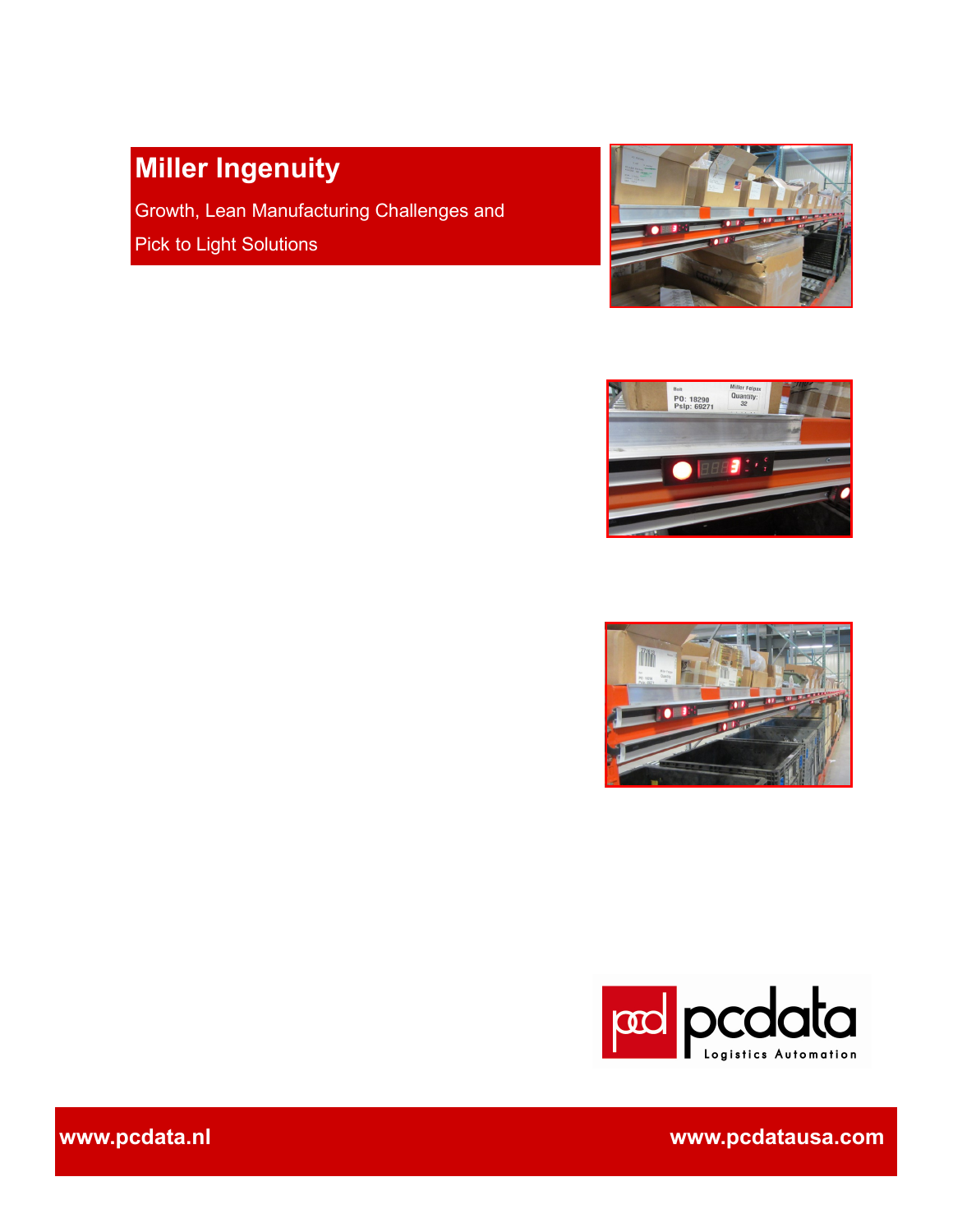

**Measuring Best Practice Part of the Pcdata USA Value Proposition**

There is a common value proposition between Pcdata USA and clients like Miller Ingenuity. Pcdata USA offers unique solutions for distribution centers facing rapid SKU velocity. The hybrid Pick-To-Light is based on SKU velocity. When SKU is properly analyzed Pcdata USA's Pick-To-Light (PTL) is a tool that is often overlooked in the search for warehouse technology and can be over 30% more effective than rival order pick methods. In high density unit picking environments for example, PTL is by far the most efficient picking solution available, eliminating walking time and producing the most intensive picking environment possible. In a standard warehouse environment it is typical that 20% of the products represent 80% of the revenues, work and costs. In such a typical 80/20 environment companies can achieve 80% of savings by investing only 20% of the total costs. These data are persuasive, meaningful, and lean.

Miller Ingenuity is a railway component solutions company, based in Winona, MN. Founded more than sixty years ago, the innovative firm specializes in the ability to conceptualize, design, produce, and deliver railroad parts that meet the current and emerging needs of the industry. In the 1950's Miller Ingenuity founder, "Rudy" Miller, invented the wick lubricator and ever since has demonstrated the ability to conceptualize, design, produce and deliver railroad parts that meet the current and emerging needs of the industry. Product development is in the firm's DNA.

The company paced the industry as the original inventor and manufacturer of traction motor lubricators and gear case seals for all domestic locomotives manufacturers past and present. Growth continues by expanding product offerings and developing increased capability to manufacture tough wear parts, including pedestal liners, wear plates and center pin bushings for locomotive and railcar trucks or bogies. Truck parts kits introduced new levels of flexibility, ease of use, and completeness.

### **Growth produces challenges and the search for solutions**

One of the challenges the company faced was the fluency and accuracy of picking items. Jesse Smith, Safety and Manufacturing Manager, noted that for some time the company was picking from a paper picking list. It was very labor intense to search for a part and make sure the part number matched the actual part to be picked. Another chal-

lenge was adding new parts to the picking line. The company tried to add parts to the picking line numerically but then adding a new part introduced new problems.

Lean manufacturing means eliminating waste. Lean Manufacturing is a guiding principle at Miller Ingenuity throughout the operation. Creating greater value for customers, while minimizing the expenditure of resources, is a best-practice policy.

When faced with a challenge or motivated by a new solution, self-directed factory teams accept full responsibility to meet customers' needs—large and small—in the most inventive and efficient ways possible. From the team's early morning "Toolbox" meeting where they organize their tasks for the day, to brainstorming, or to producing the highest quality parts, the lean team is driven to ride to the rescue—solving customer problems and improving internal processes along the way.

### **The Pick to Light Solution**

Miller Ingenuity was drawn to the simplicity of a Pick to Light solution offered by Pcdata USA, a global logistics systems leader for supply chain automation. Smith explained that Miller Ingenuity wanted a system that was basically ready to go right out of the box and was not cost inhibitive. The Pcdata USA Pick to Light system was simplified; it reduced the cost compared to other Pick to Light companies.

pcdata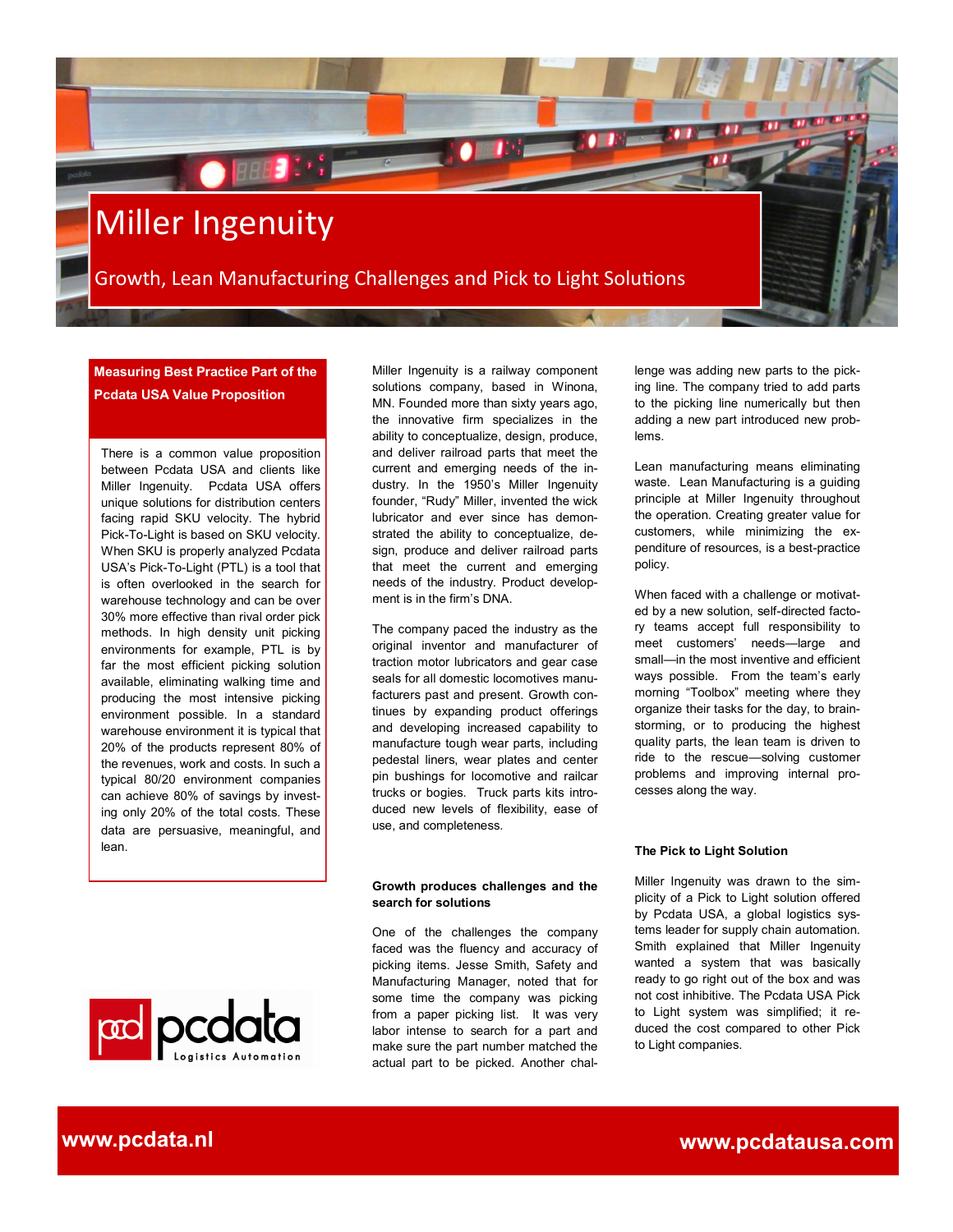

Smith described the flexibility to move or add racking or zones to an existing system were another attractive feature of the Pcdata USA's PickStar Pick to Light System. "Industries need to be flexible to the ever changing market. You need to be able to get what a customer wants and be accurate and quick about it. With Pcdata USA our company can add new lines without having to hire a specialist to install it. It can be done with very little training required. Most importantly, we experience practically zero picking errors."

### **Reduction of Kit Picking Times by 50%**

After installing Pcdata USA, Miller Ingenuity discovered that kit picking times were reduced by almost half. Training other individuals to pick products using Pickstar is time efficient. The system incorporated easily with the company's ERP system using current bill of materials; if a bill of materials needs to be changed it is automatically updated to the Pickstar system.

Antonio Rodrigues, Senior Manager with Pcdata USA noted, "The issues faced by Miller Ingenuity are common and the Pcdata PickStar design is simple and translates directly into speed in deployment and maintenance, meaning that industry leaders can start bringing the benefits online quickly. The hardware components are modular and user replaceable, minimizing maintenance and support costs."

The PickStar Pick to Light solution now tops 550 systems installed globally and is considered by many as the most effective solution.

The PickStar features include:

- High visibility, robust order pick displays
- Flexible mounting method allowing the system to easily adapt/ grow with your operation
- Simple and intuitive Software
- Highly accurate order assembly
- Orders can be handled either by barcode scanning or manual selection
- Picking data can be interfaced back to ERP/WMS system providing real time visibility
- Hassle free user maintenance

## **Miller Ingenuity Demonstrates**

## **Pcdata's Pick To Light**

Randy Skarlupka, Vice President of Operations and Ryan Diepenbrock, Operator Specialist for Miller Ingenuity noted the ease of the Pcdata USA pick to light system. Skarlupka demonstrated the truck kitting system improvements, "We invested in the system to help the accuracy of our products, the customizability of the products, and the speed to market. Our new pick to light system brings innovation to Miller Ingenuity."

## **To view the entire video, go to: https:// www.youtube.com/watch? v=duo\_Ai33sHk**

Ultimately the ingenuity and creativeness Miller Ingenuity utilizes on behalf of customers has given way to a wide variety of new and needed products including Controller Handle Parts, Coupler and Draft Gear Parts. Engine Parts, and Freight Car Parts.

Additional products driven by need include Handrail and Bracket Parts, LED Lighting Parts, Transit Parts, and Truck Parts.